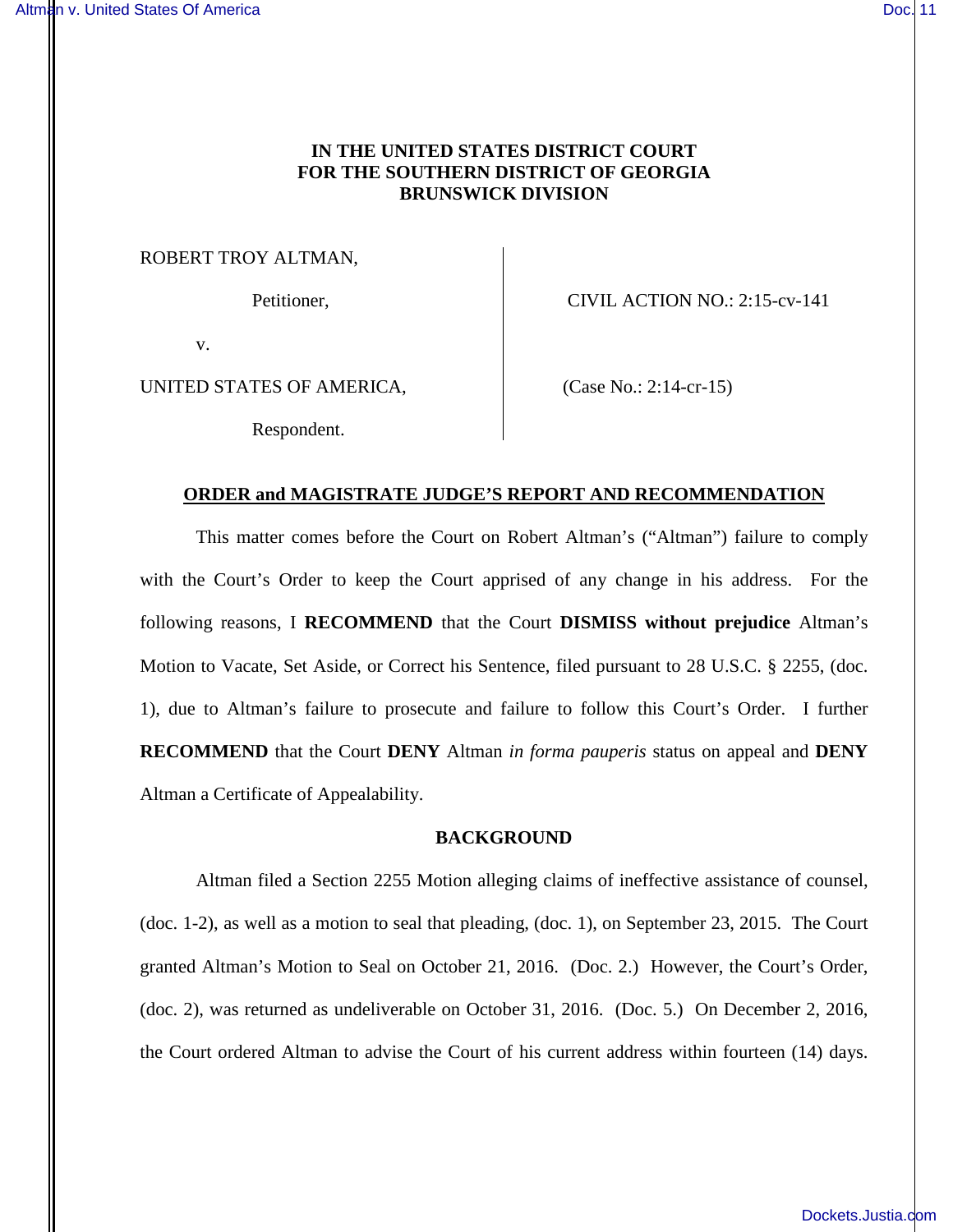(Doc. 9.) The Court emphasized that, should Altman fail to comply with this directive, the Court would dismiss his case. Id.

On December 12, 2016, the Court's Order dated December 2, 2016, was also returned as undeliverable. (Doc. 10.) Altman has not notified the Court of his change of address or made any effort to inform the Court of his whereabouts. Indeed, Altman has not taken any action in this case since September 23, 2015.

#### **DISCUSSION**

The Court must now determine how to address Altman's failure to comply with this Court's directive. For the reasons set forth below, I **RECOMMEND** that the Court **DISMISS without prejudice** Altman's Section 2255 Motion, **DENY** Altman leave to appeal *in forma pauperis*, and **DENY** Altman a Certificate of Appealability

# **I. Dismissal for Failure to Prosecute and Failure to Follow this Court's Order**

A district court may dismiss a petitioner's claims *sua sponte* pursuant to either Federal Rule of Civil Procedure  $(41(b))$  ("Rule  $(41(b))$ ") or the court's inherent authority to manage its docket. Link v. Wabash R.R. Co., 370 U.S.  $626$  (1962);<sup>1</sup> Coleman v. St. Lucie Cty. Jail, 433 F. App'x 716, 718 (11th Cir. 2011) (citing Fed. R. Civ. P. 41(b) and Betty K Agencies, Ltd. v. M/V MONADA, 432 F.3d 1333, 1337 (11th Cir. 2005)). In particular, Rule 41(b) allows for the involuntary dismissal of a petitioner's claims where he has failed to prosecute those claims, comply with the Federal Rules of Civil Procedure or local rules, or follow a court order. Fed. R. Civ. P. 41(b); see also Coleman, 433 F. App'x at 718; Sanders v. Barrett, No. 05-12660, 2005 WL 2640979, at \*1 (11th Cir. Oct. 17, 2005) (citing Kilgo v. Ricks, 983 F.2d 189, 192 (11th Cir.

 $\overline{a}$ 

<sup>1</sup> In Wabash, the Court held that a trial court may dismiss an action for failure to prosecute "even without affording notice of its intention to do so." 370 U.S. at 633.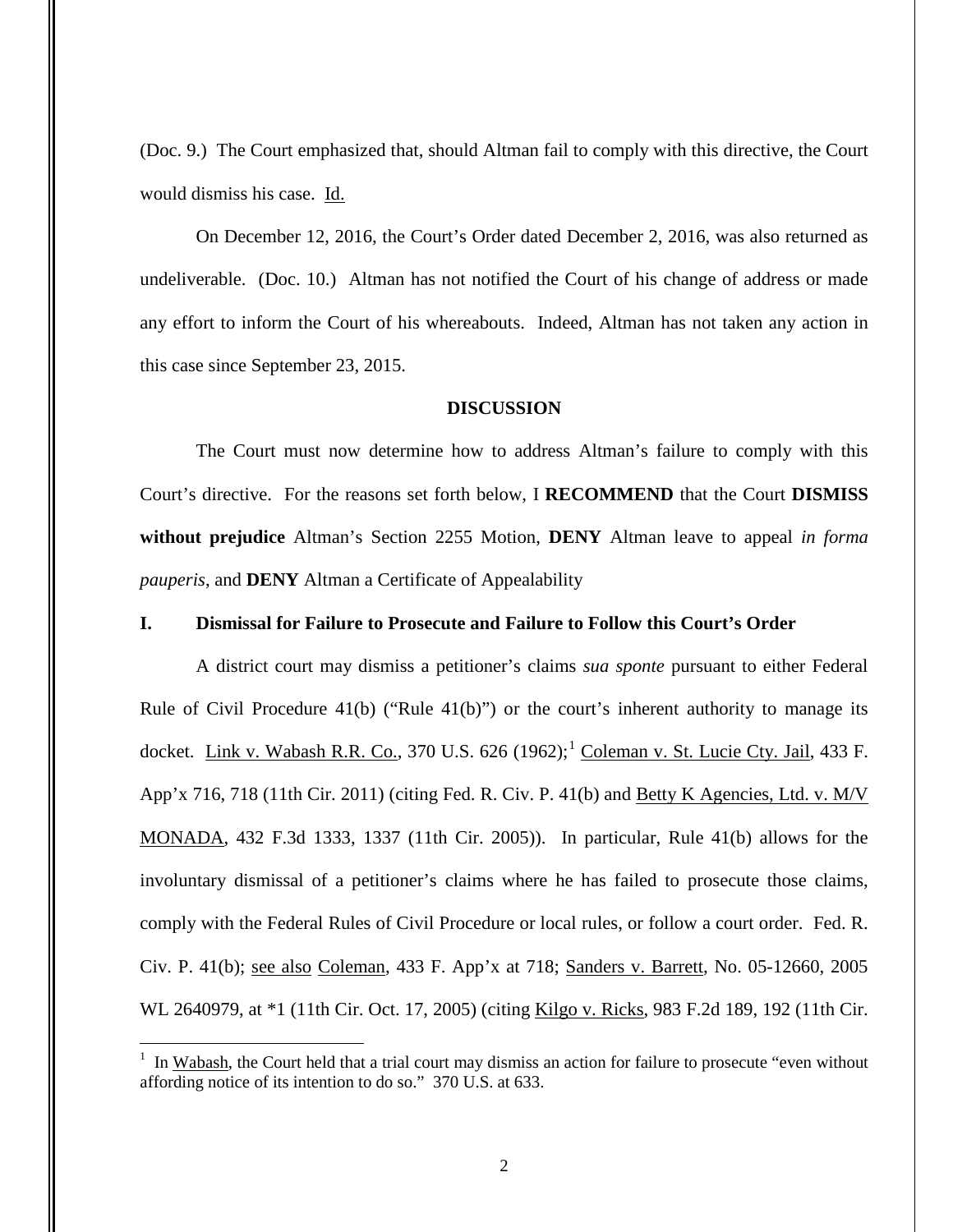1993)); cf. Local R. 41.1(b) ("[T]he assigned Judge may, after notice to counsel of record, *sua sponte* . . . dismiss any action for want of prosecution, with or without prejudice[,] . . . [based on] willful disobedience or neglect of any order of the Court." (emphasis omitted)). Additionally, a district court's "power to dismiss is an inherent aspect of its authority to enforce its orders and ensure prompt disposition of lawsuits." Brown v. Tallahassee Police Dep't, 205 F. App'x 802, 802 (11th Cir. 2006) (quoting Jones v. Graham, 709 F.2d 1457, 1458 (11th Cir. 1983)).

It is true that dismissal with prejudice for failure to prosecute is a "sanction . . . to be utilized only in extreme situations" and requires that a court " $(1)$  conclud[e] a clear record of delay or willful contempt exists; and (2) mak[e] an implicit or explicit finding that lesser sanctions would not suffice." Thomas v. Montgomery Cty. Bd. of Educ., 170 F. App'x 623, 625–26 (11th Cir. 2006) (quoting Morewitz v. West of Eng. Ship Owners Mut. Prot. & Indem. Ass'n (Lux.), 62 F.3d 1356, 1366 (11th Cir. 1995)); see also Taylor v. Spaziano, 251 F. App'x 616, 619 (11th Cir. 2007) (citing Morewitz, 62 F.3d at 1366). By contrast, dismissal without prejudice for failure to prosecute is not an adjudication on the merits, and, therefore, courts are afforded greater discretion in dismissing claims in this manner. Taylor, 251 F. App'x at 619; see also Coleman, 433 F. App'x at 719; Brown, 205 F. App'x at 802–03.

While the Court exercises its discretion to dismiss cases with caution, dismissal of this action without prejudice is warranted. See Coleman, 433 F. App'x at 719 (upholding dismissal without prejudice for failure to prosecute Section 1983 complaint, where plaintiff did not respond to court order to supply defendant's current address for purpose of service); Taylor, 251 F. App'x at 620–21 (upholding dismissal without prejudice for failure to prosecute because plaintiffs insisted on going forward with deficient amended complaint rather than complying, or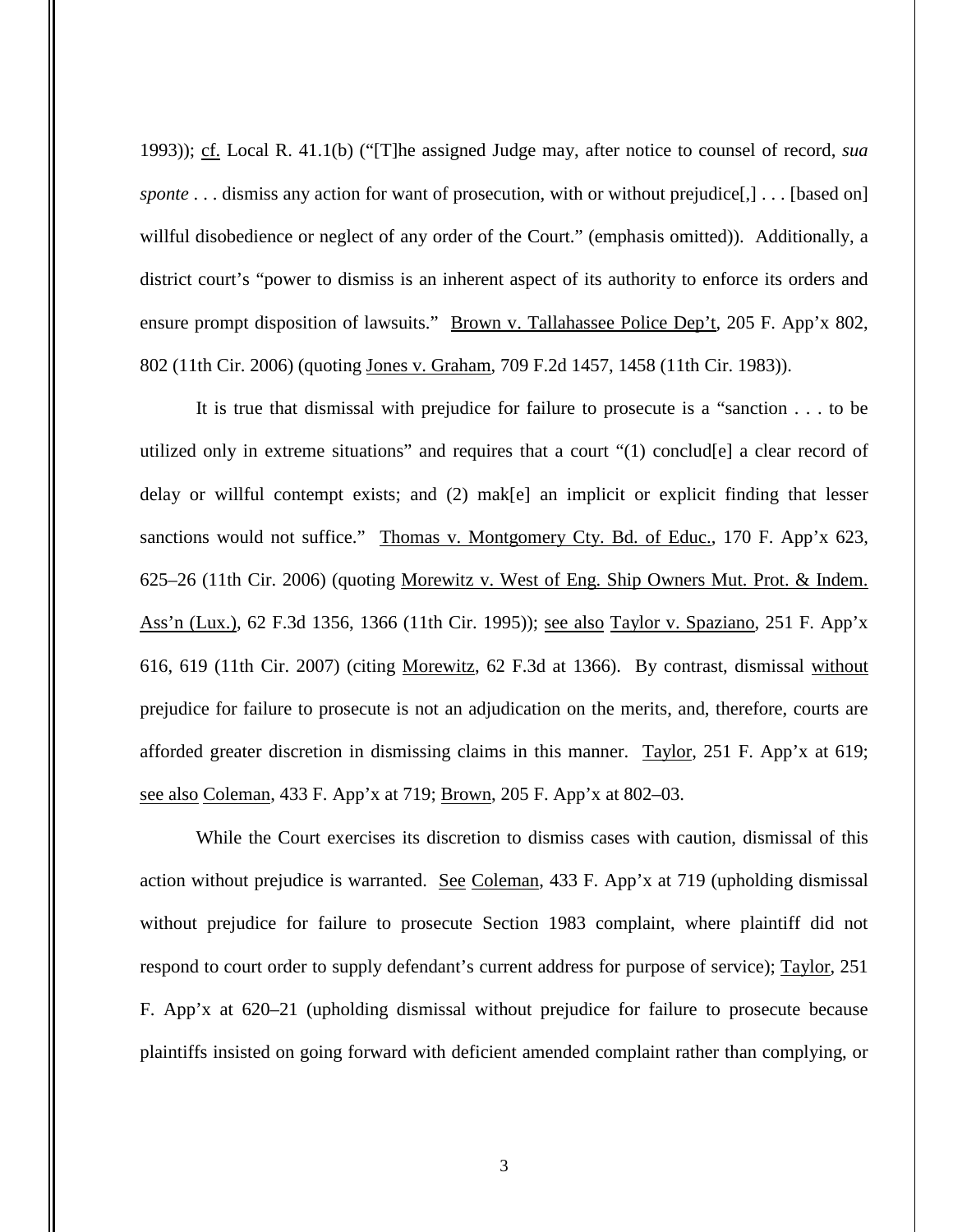seeking an extension of time to comply, with court's order to file second amended complaint); Brown, 205 F. App'x at 802–03 (upholding dismissal without prejudice for failure to prosecute Section 1983 claims, where plaintiff failed to follow court order to file amended complaint and court had informed plaintiff that noncompliance could lead to dismissal). With Altman having failed to update the Court with his current address, the Court has no means by which it can communicate with Altman. Thus, the Court is unable to move forward with this case. Moreover, Altman was given ample time to follow the Court's directive, and Altman has not made any effort to do so. Additionally, Altman has not taken any action in this case in over fourteen months.

Thus, I **RECOMMEND** the Court **DISMISS without prejudice** Altman's Section 2255 Motion and **DIRECT** the Clerk of Court to **CLOSE** this case.

# **II. Leave to Appeal** *in Forma Pauperis* **and Certificate of Appealability**

The Court should also deny Altman leave to appeal *in forma pauperis*. Though Altman has, of course, not yet filed a notice of appeal, it would be appropriate to address these issues in the Court's order of dismissal. Fed. R. App. P. 24(a)(3) (trial court may certify that appeal of party proceeding *in forma pauperis* is not taken in good faith "before or after the notice of appeal is filed"). An appeal cannot be taken *in forma pauperis* if the trial court certifies that the appeal is not taken in good faith. 28 U.S.C. § 1915(a)(3); Fed. R. App. P. 24(a)(3). Good faith in this context must be judged by an objective standard. Busch v. Cty. of Volusia, 189 F.R.D. 687, 691 (M.D. Fla. 1999). A party does not proceed in good faith when he seeks to advance a frivolous claim or argument. See Coppedge v. United States, 369 U.S. 438, 445 (1962). A claim or argument is frivolous when it appears the factual allegations are clearly baseless or the legal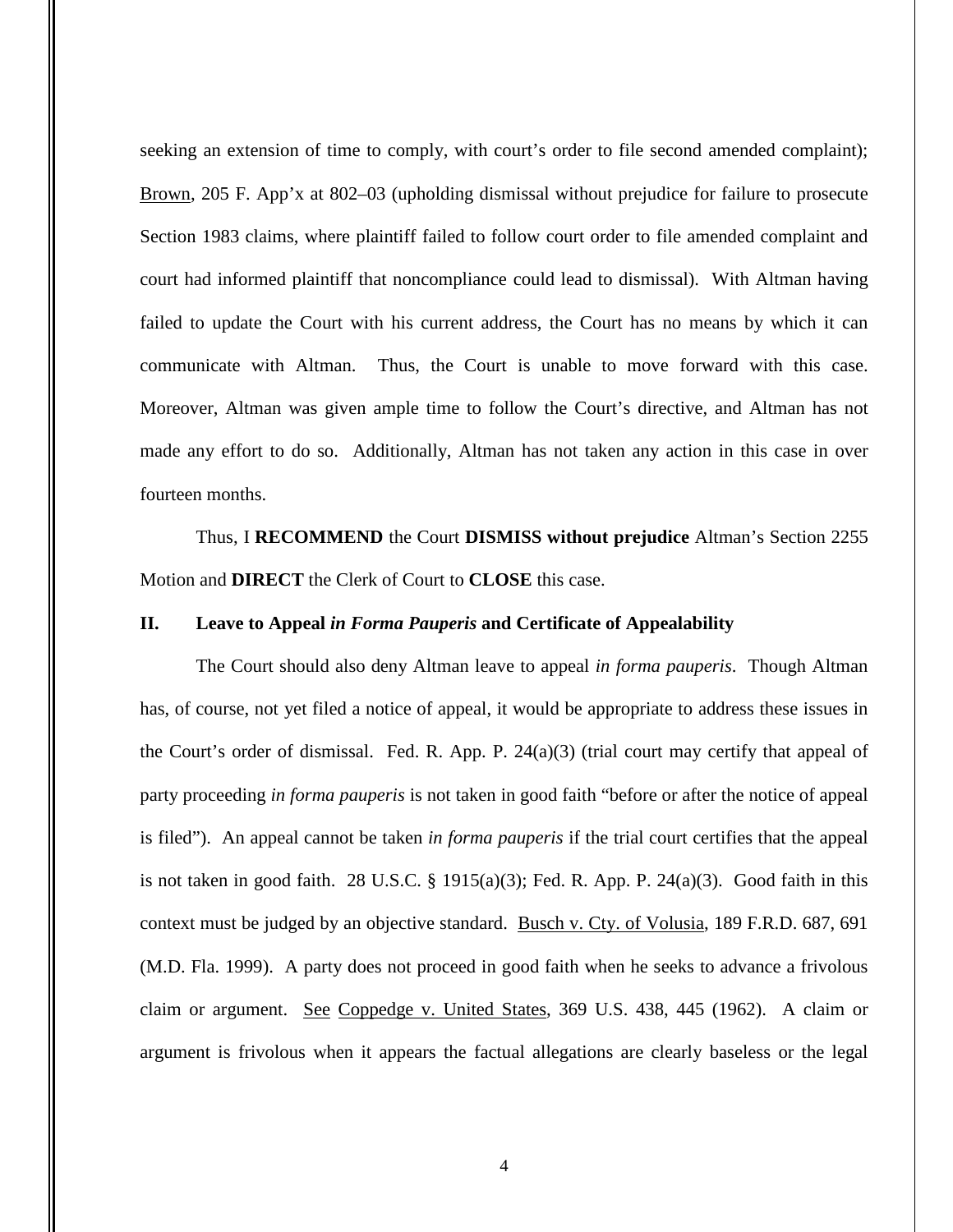theories are indisputably meritless. Neitzke v. Williams, 490 U.S. 319, 327 (1989); Carroll v. Gross, 984 F.2d 392, 393 (11th Cir. 1993). Stated another way, an *in forma pauperis* action is frivolous and, thus, not brought in good faith, if it is "without arguable merit either in law or fact." Napier v. Preslicka, 314 F.3d 528, 531 (11th Cir. 2002); see also Brown v. United States, Nos. 407CV085, 403CR001, 2009 WL 307872, at \*1–2 (S.D. Ga. Feb. 9, 2009).

Additionally, under 28 U.S.C. § 2253(c)(1), an appeal cannot be taken from a final order in a habeas proceeding unless a certificate of appealability is issued. A certificate of appealability may issue only if the applicant makes a substantial showing of a denial of a constitutional right. The decision to issue a certificate of appealability requires "an overview of the claims in the habeas petition and a general assessment of their merits." Miller-El v. Cockrell, 537 U.S. 322, 336 (2003). In order to obtain a certificate of appealability, a petitioner must show "that jurists of reason could disagree with the district court's resolution of his constitutional claims or that jurists could conclude the issues presented are adequate to deserve encouragement to proceed further." Id. "Where a plain procedural bar is present and the district court is correct to invoke it to dispose of the case, a reasonable jurist could not conclude either that the district court erred in dismissing the petition or that the petitioner should be allowed to proceed further." Slack v. McDaniel, 529 U.S. 473, 484 (2000); see also Franklin v. Hightower, 215 F.3d 1196, 1199 (11th Cir. 2000). "This threshold inquiry does not require full consideration of the factual or legal bases adduced in support of the claims." Miller-El, 537 U.S. at 336.

Based on the Certificate of Appealability standards set forth above, there are no discernable issues worthy of a certificate of appeal; therefore, the Court should **DENY** the issuance of a Certificate of Appealability. If the Court adopts this recommendation and denies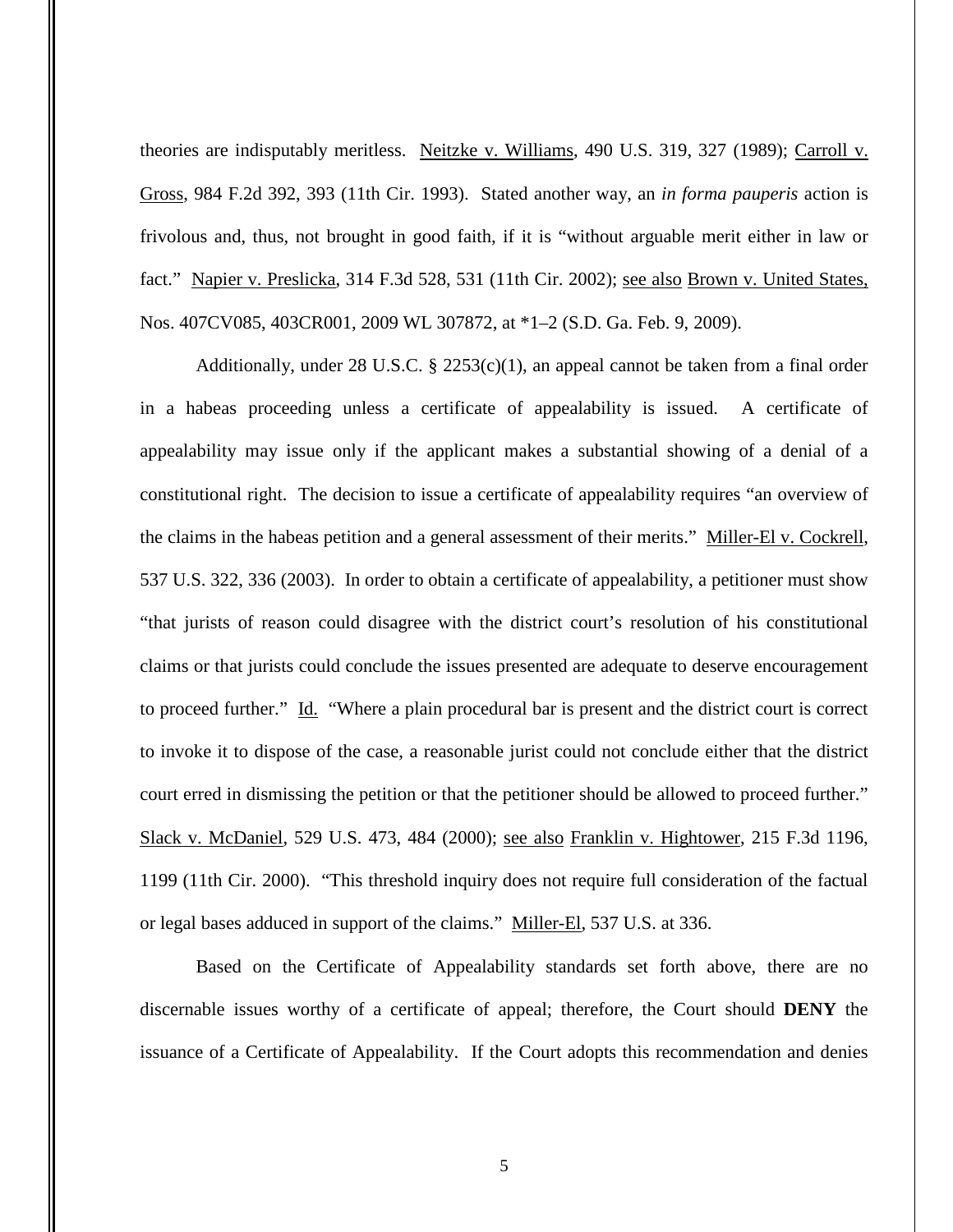Altman a Certificate of Appealability, Altman is advised that he "may not appeal the denial but may seek a certificate from the court of appeals under Federal Rule of Appellate Procedure 22." Rule 11(a), Rules Governing Section 2255 Cases in the United States District Courts. Furthermore, as there are no non-frivolous issues to raise on appeal, an appeal would not be taken in good faith. Thus, the Court should likewise **DENY** *in forma pauperis* status on appeal and **DENY** Altman a Certificate of Appealability.

#### **CONCLUSION**

For the above-stated reasons, I **RECOMMEND** that the Court **DISMISS without prejudice** Altman's Motion to Vacate, Set Aside, or Correct his Sentence, filed pursuant to 28 U.S.C. § 2255, and **DIRECT** the Clerk of Court to **CLOSE** this case. I further **RECOMMEND**  that the Court **DENY** Altman *in forma pauperis* status on appeal and **DENY** Altman a Certificate of Appealability.

The Court **ORDERS** any party seeking to object to this Report and Recommendation to file specific written objections within fourteen (14) days of the date on which this Report and Recommendation is entered. Any objections asserting that the Magistrate Judge failed to address any contention raised in the Complaint must also be included. Failure to do so will bar any later challenge or review of the factual findings or legal conclusions of the Magistrate Judge. See 28 U.S.C.  $\S$  636(b)(1)(C); Thomas v. Arn, 474 U.S. 140 (1985). A copy of the objections must be served upon all other parties to the action. The filing of objections is not a proper vehicle through which to make new allegations or present additional evidence.

Upon receipt of Objections meeting the specificity requirement set out above, a United States District Judge will make a *de novo* determination of those portions of the report, proposed